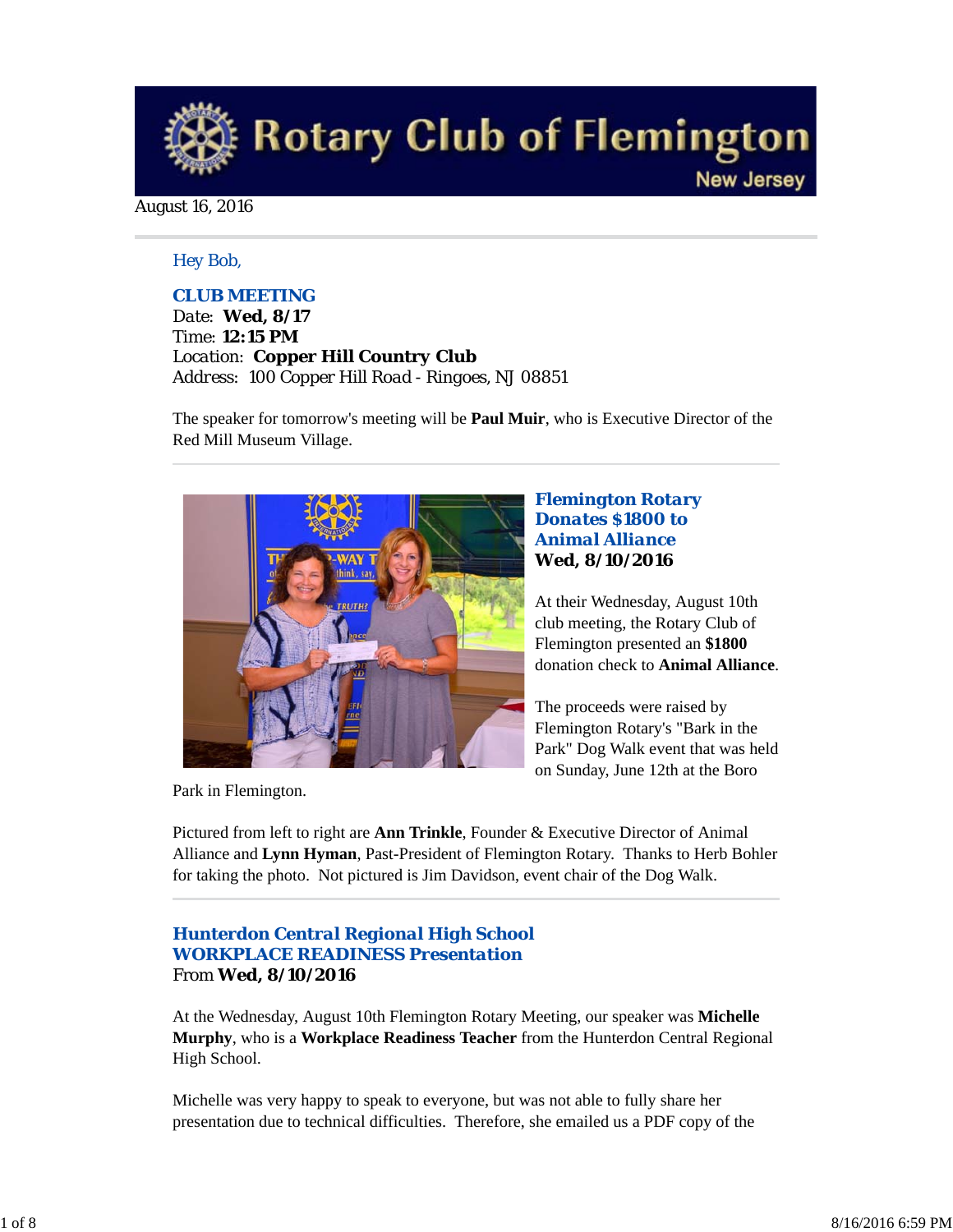presentation so everyone could see it on their own.

**CLICK HERE** to download and view a PDF of Michelle's presentation on Workplace Readiness.



Click Photo to see a larger image

# *Rotary Club of Aberdeen, MD* **Raffling a 2016 Jeep Wrangler 4x4 Raffle Drawing on 9/12/2016**

Bob Burgard, current Club President for the Aberdeen Rotary Club, wanted to pass along this information.

The Aberdeen Rotary Club (ARC) is raffling a **2016 Jeep Wrangler Unlimited Sport**

**4X4**. Only 2000 Tickets will be sold at **\$50.00 each**. The drawing will be held at the Annual ARC Golf Outing on September 12, 2016.

In addition to the Jeep, there is a second prize of \$1,000 and a third prize of a \$250 Gift Certificate to Saxon's Jewelers in Harford County, MD.

Aberdeen Rotary Club is anticipating significant support for the Harford County Boys and Girls Club and Local Scholarships that are budgeted for over \$50,000.

The Aberdeen Rotary Charities is a 501c3. Tax deductible contributions are in reference to EIN# 90-0752980.

If you have any questions, contact Bob Burgard as follows: Cel(908) 528-4073 (or) Office(908) 751-1223.

410-838-6257 is a Call Center that forwards the call to raffle coordinator.



### *The Flemington Rotary MEMBER DIRECTORY Is Updated on the Website*

A PDF copy of the Club Directory kept on the club website, located on the password protected "**Members Only**" page. To access this, simply goto

**www.FlemingtonRotaryNJ.org** and click on "Members

Only" in the upper left. The page is password protected. If you do not have the password, simply email us and request it.

If you see any updates that need to be made (a change of address, email, phone number, something is not listed correctly, etc.), please email Sandy Clark and request any changes to be made. **Click Here** to generate an email to Sandy.



*SPEAKERS & PROGRAMS BEING SOUGHT*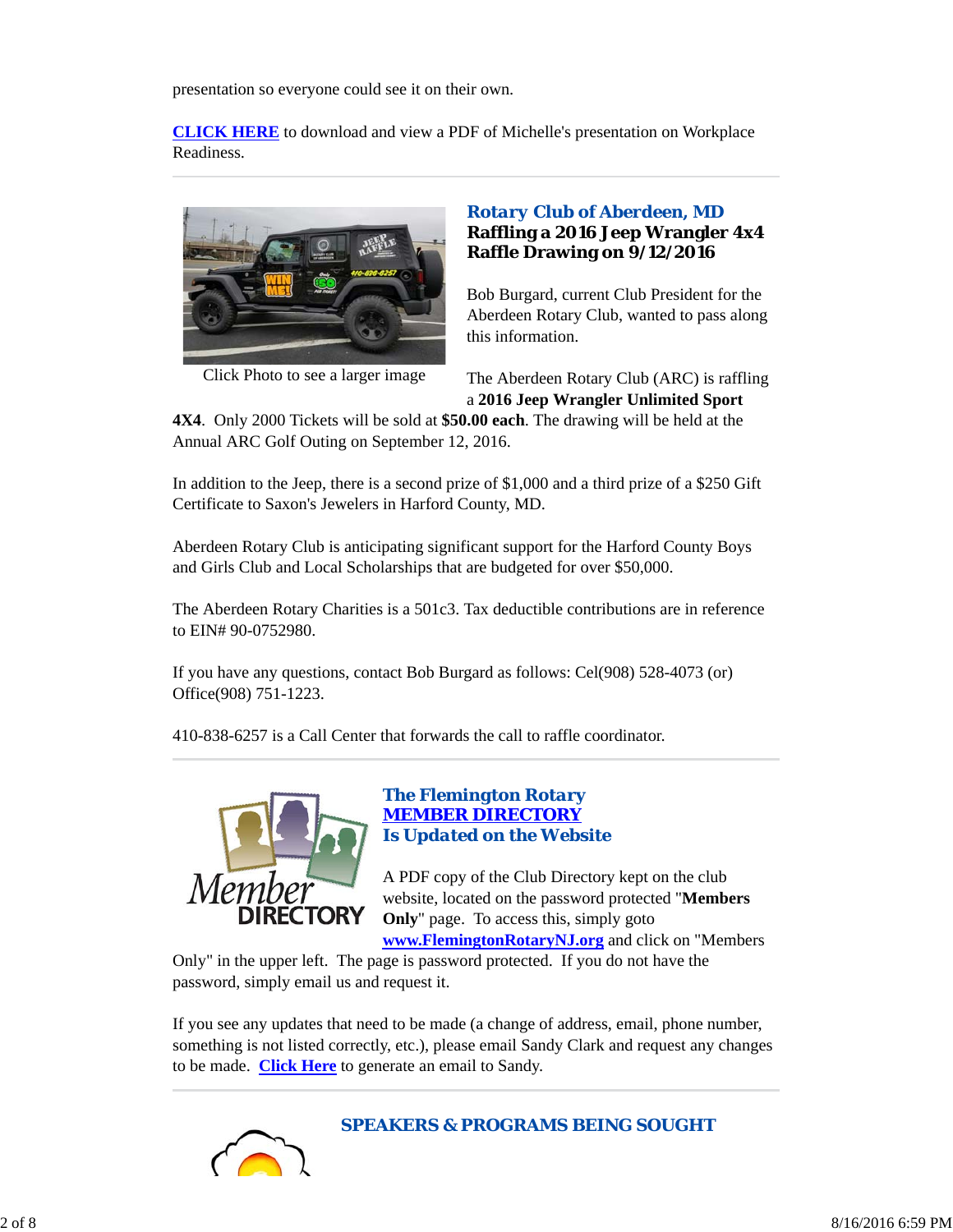

Mick Schaible is looking for some ideas for upcoming meeting programs and speakers. If you have any leads, please pass them onto Mick, who will follow-up to schedule the speaker.

**Click here** to generate an email directly to Mick.



As you know, the Rotary Club of Flemington is a member of the H.C. Chamber of Commerce. This enables all Rotarians the ability to attend a Chamber function as a "member". If someone asks you what your business is, you would explain that you are a member representing the Rotary Club of Flemington. **Click Here** to visit the Chamber website for a listing of upcoming events.



*Jersey Talk Radio - Internet Radio "THE ROTARY HOUR"* **Tuesdays** from **5pm to 6pm**

PDG Megan Jones-Holt is the host of "The Rotary Hour" on the

"Jersey Talk Radio" internet radio station. She is always looking for guests to have on the show. If you are intersted, please get in touch with Megan at (908)894-4590 or **mjonesholt@gmail.com**.

**Click Here** to listen to the Internet Radio station from your PC, smart phone, mobile device, etc.

# *ROTARY DISTRICT 7510 NEWS*

**Click Here** to read the current news from our Rotary District 7510.

## *UPCOMING DATES TO NOTE:*

Wed,  $8/17$ : Paul Muir, Executive Director of the Red Mill Museum Village. Wed,  $8/24$ : Colette Camisa from Hunterdon Prevention Resources to speak about a Healthy Hunterdon Workforce Wed,  $8/31$ : Dana Gooditis: Operation Jersey Cares.

Wed, 10/12: District Governor Official Visit (DG Charles Minton)

**Next RCOF Board Meeting**: To Be Announced. (Held bi-monthly). **Next Membership Meeting:** Wed,  $8/10/2016$  at 1:30 PM (Usually the 2<sup>nd</sup> Wed).

**Upcoming RCOF Club Events, Fundraisers, Fellowship Events, Etc**.: To Be Announced:

**Rotary District 7510 Events & Functions:** Wed, 10/5: NJ State Vocational Assembly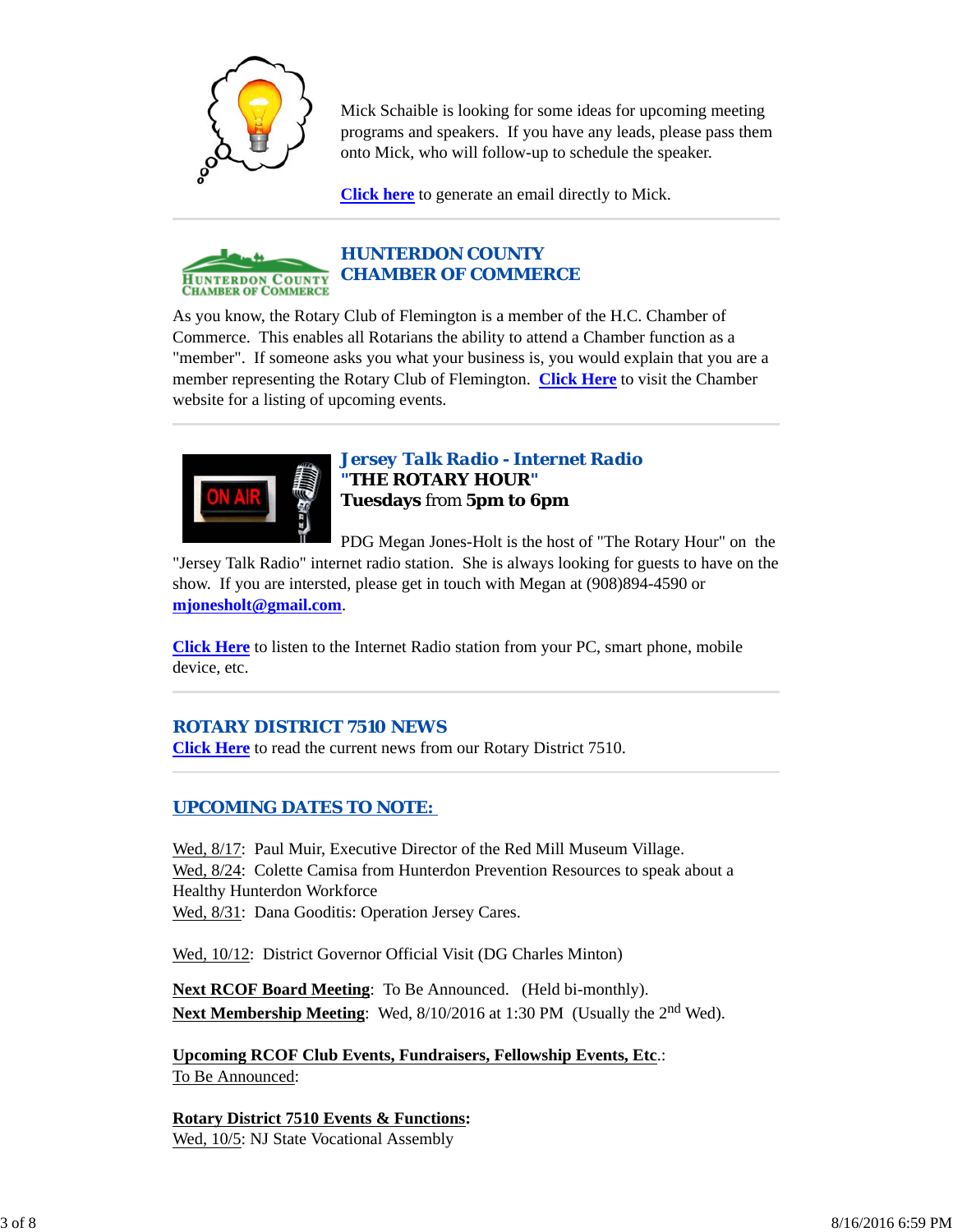Mon, 11/14: Eat, Drink & Share at 6:00pm (The Pines Manor, Route 27 & Talmadge Road - Edison, NJ) 3/2/17: President-Elect Training Seminar (PETS 1) 3/23 to 3/25/17: President-Elect Training Seminar (PETS 2) 5/5 to 5/7/17: District Conference at the Shawnee Inn 6/10 to 6/14/17: Rotary International Convention in Atlanta, Georgia

### *COMMITTEE LIST:*

**Click Here** to download the listing of all current Club Committee's and its members.

#### *"MEMBERS ONLY" WEBSITE:*

#### **Click Here for the Members Only section of the website to find:**

- 1) The "Membership Proposal Form" to propose a new member.
- 2) New Member Information.
- 3) An Online Copy of the Club Membership Directory.
- 4) A Link to All Photos Albums of the Club.

#### *ROTARY WEBSITE LINKS:*

Rotary International: **www.Rotary.org** Rotary District 7510: **www.RotaryNJ.org**

#### *NEARBY ROTARY CLUB MEETINGS:*

As A Rotarian, you are Welcome to attend a Rotary Club meeting anywhere in the world. Click here for the Rotary Club Locator App. Or see below for some local meetings:

#### Mondays

**Lambertville/New Hope** (6:30 pm) - Lambertville Station Restaurant; 11 Bridge Street, Lambertville NJ 08530

**Piscataway** (12:15 pm) - Radisson Hotel; 21 Kingsbridge Road, Piscataway, NJ 08854

#### Tuesdays

**Whitehouse** (12:15 pm) - Max's 22; 456 Route 22 West, Whitehouse Station, NJ 08889 **Princeton** (12:15 pm) - The Nassau Club; 6 Mercer Street, Princeton, NJ 08540 **Bridgewater-Bound Brook** (12:15 pm) - Arbor Glenn; 100 Monroe St, Bridgewater 08807

#### Wednesdays

**Branchburg Township** (7:30 am): Stoney Brook Grille; 1285 Route 28, North Branch, NJ 08876

**Flemington** (12:15pm): Copper Hill Country Club; 100 Copper Hill Road, Ringoes, NJ 08851

**Hillsborough Township** (6:15 pm): Pheasant's Landing; 311 Amwell Road (Rt. 514), Hillsborough, NJ 08844

#### Thursdays

**Clinton Sunrise** (7:30 am): Clinton Fire Department; New Street, Clinton, NJ 08809 **Somerville/Bridgewater** (12:15 pm): Bridgewater Manor; 1251 US Highway 202/206, Bridgewater, NJ 08807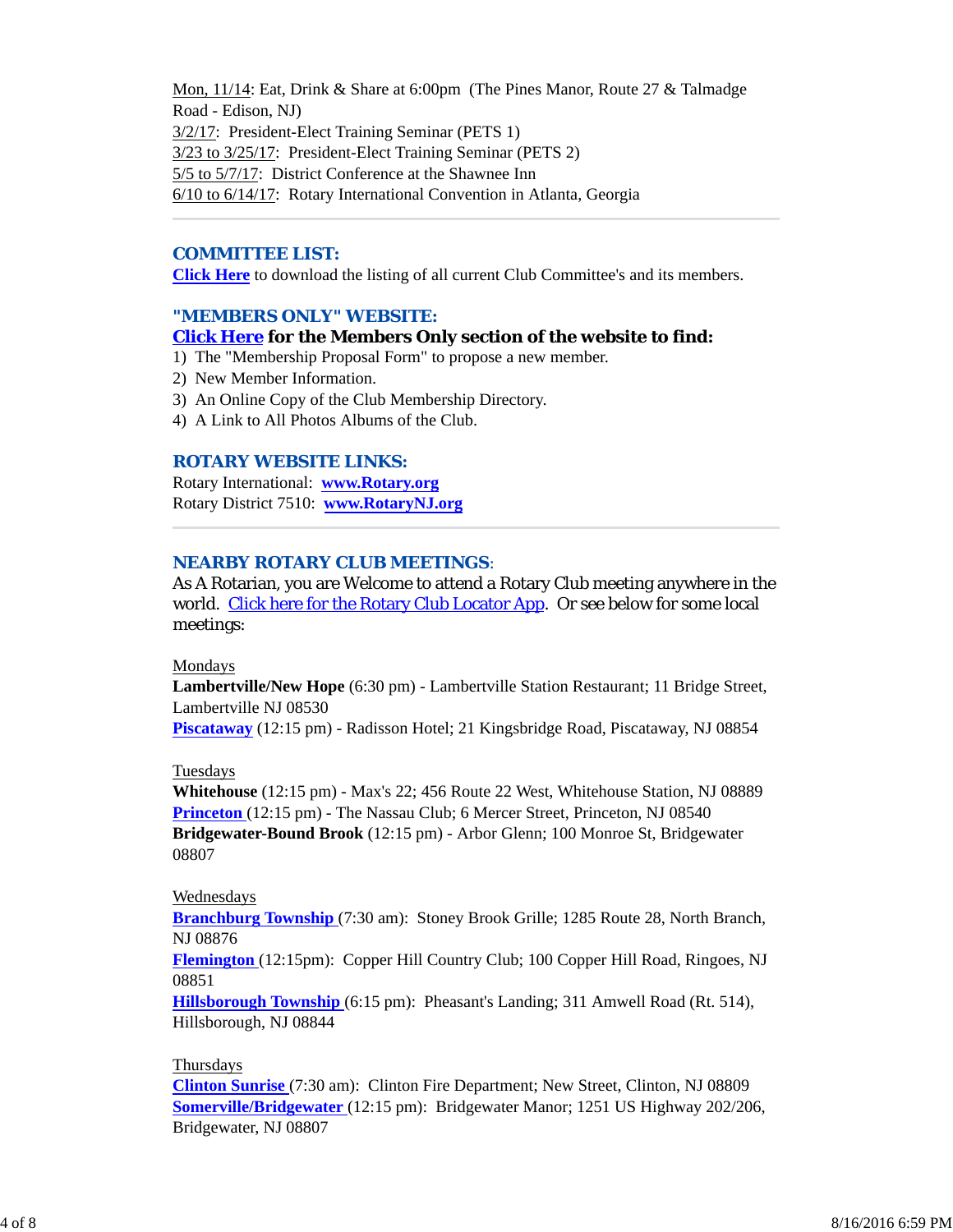**Trenton** (12:15 pm): Freddie's Tavern; 12 Railroad Avenue, West Trenton, NJ 08628

Fridays **North Hunterdon** (12:15 pm): Beaver Brook County Club; 25 County Club Drive, Annandale, NJ 08801 **Princeton Corridor** (12:15pm): Hyatt Regency; 102 Carnegie Center, Rt. 1 North, Princeton, NJ 08540

eClub

**Rotary eClub of Hunterdon Horizon**: View website for meetings or online makeups.

RI President's Call for Action in **2016-2017**: **"Rotary Serving Humanity"**

**Rotary Club of Flemington - Our 93rd Year**

Founded October 3, 1923 \* Charter #1529 \* District 7510

| Club President                           | <b>Daniel James "D.J." Wright</b>            |
|------------------------------------------|----------------------------------------------|
| President-Elect                          | <b>Kim Metz</b>                              |
| Secretary                                | <b>Karen Widico</b>                          |
| Treasurer, General                       | <b>Bob Newland</b>                           |
| Treasurer, Lunch                         | Lynn Hyman                                   |
| <b>Board Member</b>                      | Mick Schaible (immediate Past-President)     |
| <b>Board Member</b>                      | <b>Sandy Clark</b>                           |
| <b>Board Member</b>                      | <b>Joe Ziegler</b>                           |
| Sergeant-at-Arms                         | <b>Ken Skowronek</b>                         |
| R.I. President                           | John F. Germ (Chattanooga, Tennessee, USA)   |
| District Governor (DG)                   | <b>Charles Minton</b> (Union, NJ)            |
| District Governor Elect (DGE)            | <b>Bob Zeglarski</b> (Roselle-Rosselle Park) |
| District Governor Nomimee (DGN)          | <b>John Shockley</b> (Hillsborough)          |
| <b>Assistant District Governor (ADG)</b> | <b>Albert Varga</b> (Lambertville-New Hope)  |
|                                          |                                              |

Club Meetings: **Wednesday, 12:15 pm, Copper Hill Country Club** 100 Copper Hill Road, Ringoes 08551

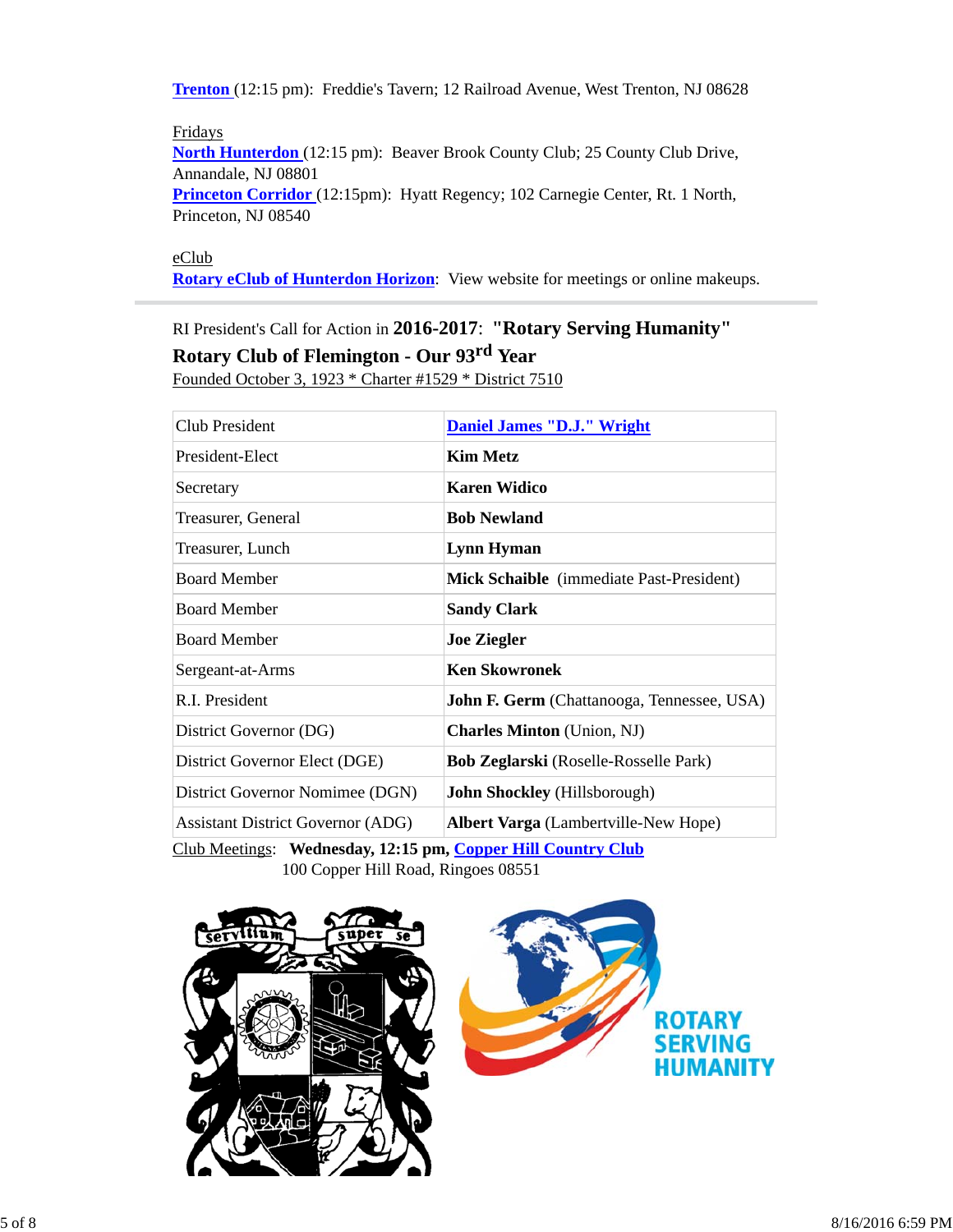

*MISSION STATEMENT*: The mission of Rotary International is to assist and guide Rotarians and Rotary clubs to accomplish the Object of Rotary to ensure Rotary's continuing relevance and to help build a better world, emphasizing service activities by individuals and groups that enhance the quality of life and human dignity, encouraging high ethical standards, and creating greater understanding among all people to advance the search for peace in the world.

**THE OBJECT OF ROTARY:** The object of Rotary is to encourage and foster the ideal of service as a basis of worthy enterprise and, in particular, to encourage and foster:

**1st**: The development of acquaintance as an opportunity for service;

**2nd**: High ethical standards in business and professions, the recognition of the worthiness of all useful occupations, and the dignifying of each Rotarian's occupation as an opportunity to serve society;

**3rd**: The application of the ideal of service in each Rotarian's personal, business and community life;

**4th**: The advancement of international understanding, goodwill, and peace through a world fellowship of business and professional persons united in the ideal of service.

**THE 4-WAY TEST:** "Of the things we think, say or do:

- **1st**: Is it the Truth?
- 2<sup>nd</sup>: Is it Fair to all concerned?
- **3rd**: Will it build goodwill and better friendships?
- **4th**: Will it be beneficial to all concerned?"

#### *ROTARY's AVENUE'S OF SERVICE*:

**1)** Through **Club Service**, we have fun, build lasting friendships, and make sure that our club runs well.

**2)** Through **Vocational Service**, we volunteer our professional skills to serve others and promote integrity in everything we do.

**3)** Through **Community Service**, we address local needs and work with our community to bring lasting improvements.

**4)** Through **International Service**, we meet humanitarian needs around the globe and promote world understanding and peace.

**5)** Through **Youth Service**, we work with young people to help them become the next generation of leaders, visionaries, and peacemakers.

# **2016-2017 CLUB MEMBER ROSTER Rotary Club of Flemington, NJ**

Current Number of Members: 43

| <b>Rotarian</b> | <b>Member Since</b> | <b>Classification</b> |
|-----------------|---------------------|-----------------------|
| Black, Bruce B. | 2007                | Health and Fitness    |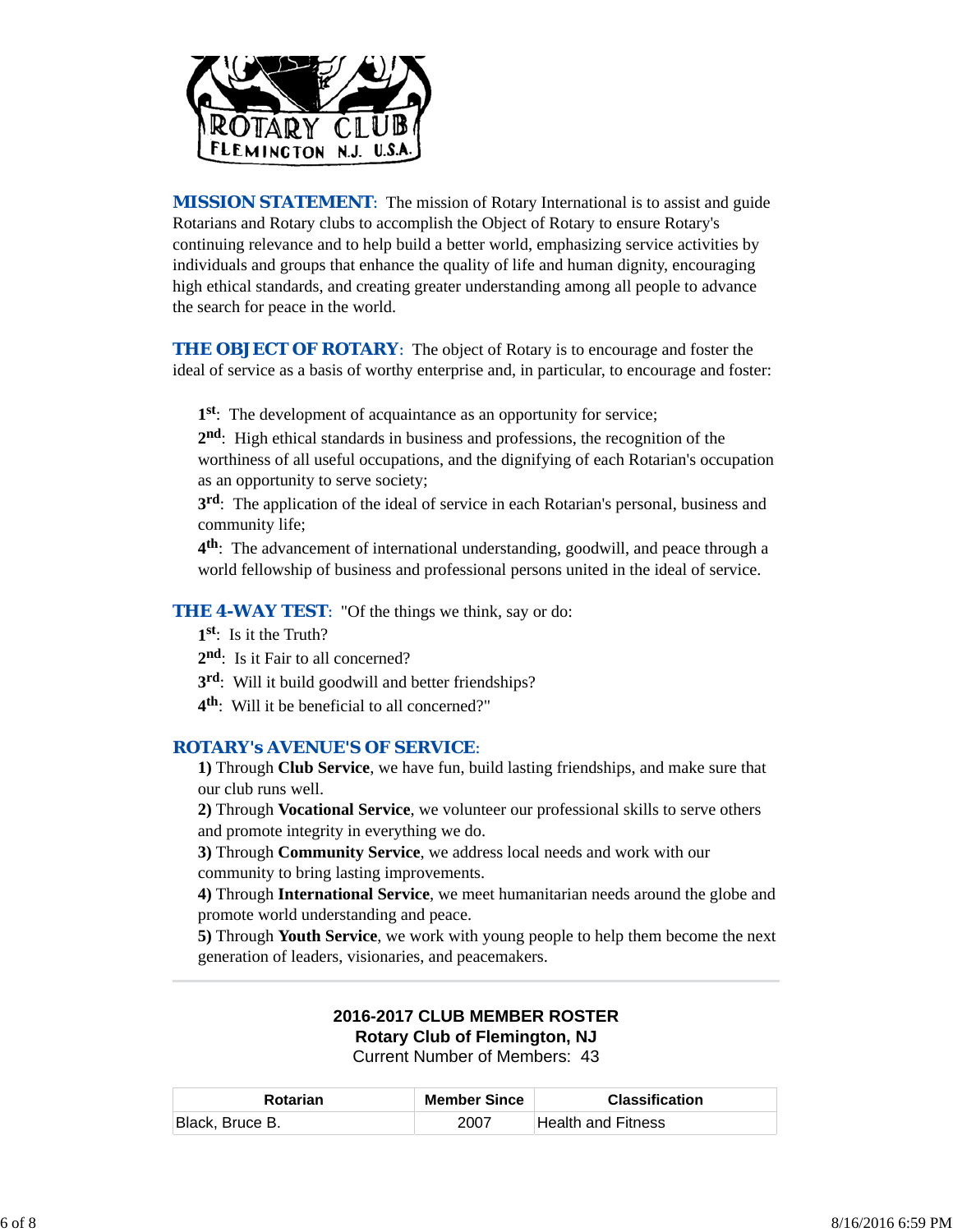| Bohler, Herbert C. (Herb)         | 1977 | <b>Specialty Advertising</b>    |
|-----------------------------------|------|---------------------------------|
| <b>Boynton, Adam</b>              | 2016 | <b>Church / Social Services</b> |
| Campbell, Jennifer                | 2015 | <b>General Practice</b>         |
| Chittenden, Robert L. (Bob)       | 2003 | M.E.F.P. Consulting Engineering |
| Clark, Arthur L. (Sandy)          | 1987 | Printing                        |
| Davidson, James G. (Jim)          | 2002 | <b>Rubber Products</b>          |
| del Campo, Ann                    | 2016 | <b>Scientist &amp; Farmer</b>   |
| Ferrari, Frederick J. (Fred)      | 1964 | Orthodontia                     |
| Fisher, Charles H. (Charlie)      | 1961 | <b>Funeral Services</b>         |
| Fisher, Thomas H. (Tom)           | 2012 | Property & Casualty Insurance   |
| Harrison, Jeffrey (Jeff)          | 1996 | Psychotherapy                   |
| <b>Goldsmith, Cheryl</b>          | 2016 | <b>Realtor</b>                  |
| <b>Goodwin, Michael S.</b>        | 2016 | <b>Youth Development</b>        |
| Hyman, Lynn                       | 2010 | <b>Retail Banking</b>           |
| Kamnitsis, Christopher P. (Chris) | 2001 | <b>Financial Planning</b>       |
| <b>Kritharis, Nikolaos (Nik)</b>  | 2016 | <b>Dentistry</b>                |
| Liebross, Ira                     | 1997 | <b>Family Medicine</b>          |
| Loew, Darren                      | 2002 | Orthodontics                    |
| Martin, Teresa (Terry)            | 1993 | Solid Waste/Recycling           |
| Mazujian, Harry                   | 2004 | Clergy                          |
| McWilliams, Nancy                 | 1992 | Psychotherapy                   |
| Metz, Kim                         | 2007 | <b>Technical Education</b>      |
| Muller, George D.                 | 1964 | <b>Cut Glass Manufacturing</b>  |
| Nastasi, William (Bill)           | 1996 | <b>General Contracting</b>      |
| Newland, Robert D. (Bob)          | 1998 | Insurance                       |
| Ownes, Terry M.                   | 1987 | <b>Floor Covering</b>           |
| Phelan, Christopher J. (Chris)    | 2009 | <b>Chamber Of Commerce</b>      |
| Randolph, R. Wayne                | 1982 | <b>Veterinary Medicine</b>      |
| Reinbacher, Otto A.               | 1997 | Clergy                          |
| Rogow, Stephen S. (Steve)         | 1973 | Orthodontics                    |
| Schaible, R. Michael (Mick)       | 1998 | <b>Appraisal Services</b>       |
| Skowronek, Kenneth J. (Ken)       | 1994 | Family Law                      |
| Sollner, Richard F. (Dick)        | 1962 | Air Transportation              |
| Stothoff, Richard H. (Dick)       | 1966 | <b>Sanitary Engineering</b>     |
| Weinstein, Theodore H. (Ted)      | 1994 | <b>Pulmonary Medicine</b>       |
| Widico, Karen A.                  | 1997 | <b>Public Health Services</b>   |
| Williams, Gwen                    | 1991 | Purchasing/Manufacturing        |
| Wise, Robert (Bob)                | 1992 | <b>Hospital Administration</b>  |
| Woske, Harry                      | 1977 | Cardiology                      |
| Wright, Daniel J. (D.J.)          | 2003 | <b>Funeral Services</b>         |
| Ziegler, Joseph E. (Joe)          | 1988 | <b>Investment Advisor</b>       |
| Zullo, John J. (Johnnie)          | 1987 | <b>Chemical Engineering</b>     |